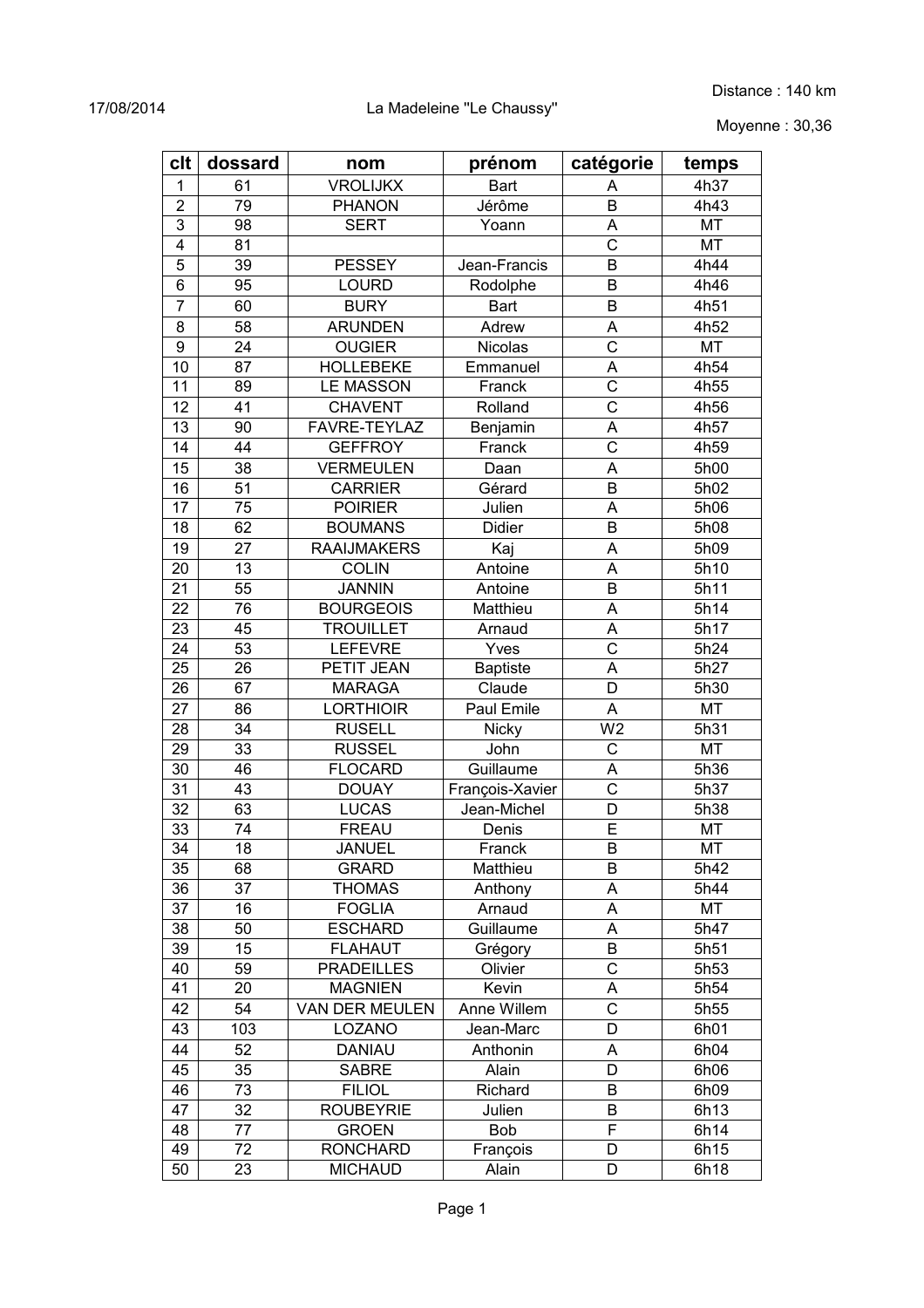#### 17/08/2014 La Madeleine "Le Chaussy"

Moyenne : 30,36

| 51 | 78  | <b>ROSELAPA</b>   | Dana           | W <sub>1</sub> | <b>MT</b>        |
|----|-----|-------------------|----------------|----------------|------------------|
| 52 | 17  | <b>GENTET</b>     | Pascal         | D              | 6h26             |
| 53 | 25  | <b>PETITEAU</b>   | Franck         | D              | MT               |
| 54 | 66  | <b>CIZERON</b>    | Damien         | A              | 6h30             |
| 55 | 21  | <b>MAURICE</b>    | Laurent        | С              | 6h31             |
| 56 | 22  | <b>MERIENNE</b>   | Jean-Michel    | E              | 6h36             |
| 57 | 47  | <b>FLOCARD</b>    | Roger          | D              | 6h39             |
| 58 | 36  | <b>SANCHEZ</b>    | David          | C              | 6h45             |
| 59 | 8   | <b>BEAUGENDRE</b> | Pierre         | E              | MT               |
| 60 | 100 | <b>HEILIG</b>     | Martial        | D              | 6h47             |
| 61 | 64  | <b>SEVE</b>       | Max            | D              | 6h51             |
| 62 | 80  | <b>MAYER</b>      | Pascal         | D              | МT               |
| 63 | 82  | <b>KLEN KLEN</b>  | Stéphane       | C              | 6h <sub>55</sub> |
| 64 | 49  | <b>PAILHA</b>     | Denis          | D              | 6h <sub>56</sub> |
| 65 | 11  | <b>CHAUX</b>      | <b>Patrick</b> | D              | 6h <sub>58</sub> |
| 66 | 12  | <b>CLARAZ</b>     | Gérard         | D              | 7h03             |

# **CLASSEMENT CATEGORIE « A »**

| 1              | 61 | <b>VROLIJKX</b>    | Bart            | A | 4h37 |
|----------------|----|--------------------|-----------------|---|------|
| $\overline{2}$ | 98 | <b>SERT</b>        | Yoann           | A | 4h43 |
| 3              | 58 | <b>ARUNDEN</b>     | Adrew           | A | 4h52 |
| 4              | 87 | <b>HOLLEBEKE</b>   | Emmanuel        | A | 4h54 |
| 5              | 90 | FAVRE-TEYLAZ       | Benjamin        | Α | 4h57 |
| 6              | 38 | <b>VERMEULEN</b>   | Daan            | A | 5h00 |
| 7              | 75 | <b>POIRIER</b>     | Julien          | A | 5h06 |
| 8              | 27 | <b>RAAIJMAKERS</b> | Kaj             | A | 5h09 |
| 9              | 13 | <b>COLIN</b>       | Antoine         | A | 5h10 |
| 10             | 76 | <b>BOURGEOIS</b>   | Matthieu        | A | 5h14 |
| 11             | 45 | <b>TROUILLET</b>   | Arnaud          | A | 5h17 |
| 12             | 26 | PETIT JEAN         | <b>Baptiste</b> | A | 5h27 |
| 13             | 86 | <b>LORTHIOIR</b>   | Paul Emile      | A | 5h30 |
| 14             | 46 | <b>FLOCARD</b>     | Guillaume       | A | 5h36 |
| 15             | 37 | <b>THOMAS</b>      | Anthony         | Α | 5h44 |
| 16             | 16 | <b>FOGLIA</b>      | Arnaud          | A | 5h44 |
| 17             | 50 | <b>ESCHARD</b>     | Guillaume       | A | 5h47 |
| 18             | 20 | <b>MAGNIEN</b>     | Kevin           | Α | 5h54 |
| 19             | 52 | <b>DANIAU</b>      | Anthonin        | Α | 6h04 |
| 20             | 66 | <b>CIZERON</b>     | Damien          | Α | 6h30 |

### **CLASSEMENT CATEGORIE « B »**

|   | 79 | <b>PHANON</b>  | Jérôme       | В | 4h43 |
|---|----|----------------|--------------|---|------|
| 2 | 39 | <b>PESSEY</b>  | Jean-Francis | в | 4h44 |
| 3 | 95 | LOURD          | Rodolphe     | B | 4h46 |
| 4 | 60 | <b>BURY</b>    | Bart         | В | 4h51 |
| 5 | 51 | <b>CARRIER</b> | Gérard       | В | 5h02 |
| 6 | 62 | <b>BOUMANS</b> | Didier       | В | 5h08 |
|   | 55 | <b>JANNIN</b>  | Antoine      | B | 5h11 |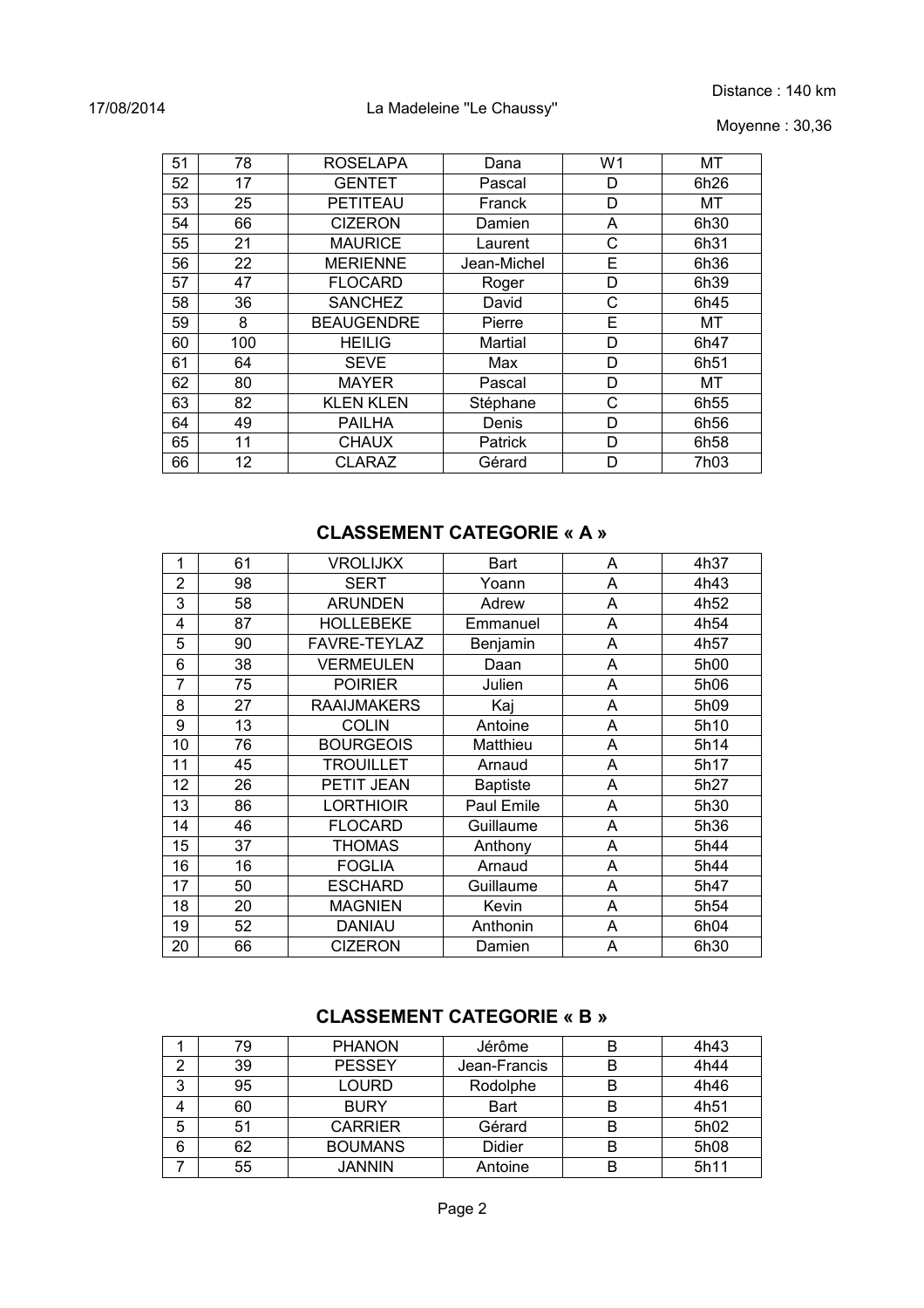Distance : 140 km

Moyenne : 30,36

| 8  | 18 | <b>JANUEL</b>    | Franck   | B | 5h38             |
|----|----|------------------|----------|---|------------------|
| 9  | 68 | <b>GRARD</b>     | Matthieu | B | 5h42             |
| 10 | 15 | <b>FLAHAUT</b>   | Grégory  | B | 5h <sub>51</sub> |
| 11 | 73 | <b>FILIOL</b>    | Richard  | B | 6h09             |
| 12 | 32 | <b>ROUBEYRIE</b> | Julien   | В | 6h13             |

### **CLASSEMENT CATEGORIE «C »**

| 1  | 24 | <b>OUGIER</b>     | <b>Nicolas</b>  | С | 4h52             |
|----|----|-------------------|-----------------|---|------------------|
| 2  | 89 | <b>LE MASSON</b>  | Franck          | С | 4h55             |
| 3  | 41 | <b>CHAVENT</b>    | Rolland         | С | 4h56             |
| 4  | 44 | <b>GEFFROY</b>    | Franck          | С | 4h59             |
| 5  | 53 | <b>LEFEVRE</b>    | Yves            | С | 5h24             |
| 6  | 33 | <b>RUSSEL</b>     | John            | С | 5h31             |
| 7  | 43 | <b>DOUAY</b>      | François-Xavier | С | 5h37             |
| 8  | 59 | <b>PRADEILLES</b> | Olivier         | С | 5h <sub>53</sub> |
| 9  | 54 | VAN DER MEULEN    | Anne Willem     | С | 5h <sub>55</sub> |
| 10 | 21 | <b>MAURICE</b>    | Laurent         | С | 6h31             |
| 11 | 36 | <b>SANCHEZ</b>    | David           | С | 6h45             |
| 12 | 82 | <b>KLEN KLEN</b>  | Stéphane        | С | 6h <sub>55</sub> |

### **CLASSEMENT CATEGORIE « D »**

| 1              | 67  | <b>MARAGA</b>   | Claude      | D | 5h30             |
|----------------|-----|-----------------|-------------|---|------------------|
| $\overline{2}$ | 63  | <b>LUCAS</b>    | Jean-Michel | D | 5h38             |
| 3              | 103 | LOZANO          | Jean-Marc   | D | 6h01             |
| 4              | 35  | <b>SABRE</b>    | Alain       | D | 6h06             |
| 5              | 72  | <b>RONCHARD</b> | François    | D | 6h15             |
| 6              | 23  | <b>MICHAUD</b>  | Alain       | D | 6h18             |
| 7              | 17  | <b>GENTET</b>   | Pascal      | D | 6h26             |
| 8              | 25  | PETITEAU        | Franck      | D | 6H26             |
| 9              | 47  | <b>FLOCARD</b>  | Roger       | D | 6h39             |
| 10             | 100 | <b>HEILIG</b>   | Martial     | D | 6h47             |
| 11             | 64  | <b>SEVE</b>     | Max         | D | 6h51             |
| 12             | 80  | <b>MAYER</b>    | Pascal      | D | 6h51             |
| 13             | 49  | <b>PAILHA</b>   | Denis       | D | 6h <sub>56</sub> |
| 14             | 11  | <b>CHAUX</b>    | Patrick     | D | 6h <sub>58</sub> |
| 15             | 12  | CLARAZ          | Gérard      | D | 7h03             |

#### **CLASSEMENT CATEGORIE « E »**

|                 | 74 | FREAU             | Denis       | 5h38 |
|-----------------|----|-------------------|-------------|------|
| -               | າາ | <b>MERIENNE</b>   | Jean-Michel | 6h36 |
| $\sqrt{2}$<br>u |    | <b>BEAUGENDRE</b> | Pierre      | 6h45 |

### **CLASSEMENT CATEGORIE « F »**

|  | --- |  |  |
|--|-----|--|--|